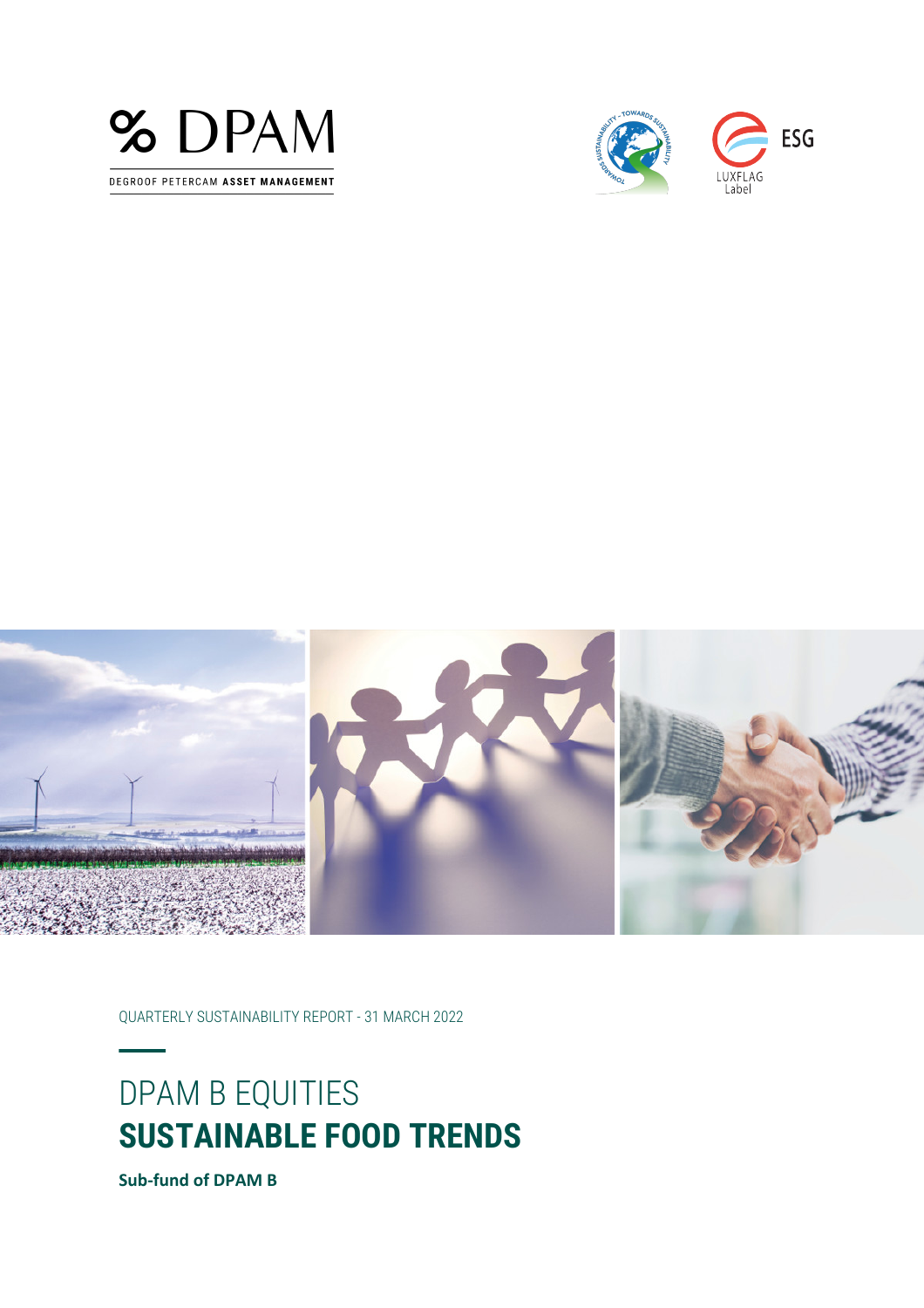

Quarterly Sustainability Report | 31 March 2022

### DEAR PARTNER,

The War in Ukraine is a daily reminder of how precious freedom and democracy are, and how essential security is. Paradoxically, it is in this context that so-called sustainable ESG investments are experiencing a certain identity crisis. Indeed, almost unanimously, these investments exclude the defence sector because they do not finance armaments. Furthermore, while sector biases are not systematically comparable, the underweighting of the energy sector in a context of rising prices (and therefore relative outperformance) is also a constant in these investments.

#### **War in Ukraine and armaments**

Sustainable investments are generally not exposed to the defence sector for ethical reasons. Most European labels on the market require, in addition to the generalised legal exclusion of controversial armaments, the full exclusion of weapons and armaments.

The current conflict brings the whole **divestment versus engagement debate back into focus.** However, it is highly unlikely that such investments will return to the issue of arms exclusion. Beyond financial performance, sustainable skills and the defence of values are equally important to these types of investments.

#### **Relocation and democracy**

Europe has relocated strategic industries such as semi-conductors or telecoms to third countries in Asia, and now depends on states with disputable democratic standards. While climate continues to dominate ESG research, the pandemic had already brought social issues, and in particular employee's safety, to the forefront. Today, it is the governance issue of respect for political rights and civil liberties that is being highlighted.

The "G" dimension refers to corporate governance and business ethics for corporates. Similarly, for countries and investments in sovereign bonds, this refers to institutions and democratic requirements.

Sustainable investments tend not to finance certain countries that do not respect minimum democratic standards or that are under embargo. However, most sustainable sovereign bond investments remain exposed to countries such as Russia or China, as traditional market indices do, and **this calls into question the credibility** of the responsible and sustainable approach.

When DPAM launched its first strategy investing in sovereign bonds with a sustainable overlay, it clearly put the respect of civil liberties and political rights in the heart of its proprietary model. When we launched the expertise back in 2013, the question of democratic values in emerging countries was key and challenging. Here are some key highlights we took into account to deal with this predicament:

- DPAM does not have the legitimacy to determine whether a country is democratic or not.
- Academic research has demonstrated the correlation between the quality of a country's governance institutions and its default risk.
- Empirical evidence demonstrates that when a country is in default, the sovereign bonds issued in hard currencies are impacted; the country does not default on the local currency issued bonds, which are in the hands of the population. Russia is the only example of a country which defaulted on the local currency bonds.

We decided therefore that the strategy will not invest in countries that do not meet minimum democratic requirements, as stipulated by external, independent experts. Freedom House issues an annual survey on the level of democracy in the world and classifies countries according to three statuses: 'free', 'partially free' and 'non-free'. The Democracy Index, published by the Economist Intelligence Unit, publishes an annual survey on democracy as well with four categories: 'democracy', 'flawed democracy', 'hybrid regime' & 'authoritarian regime'. As exclusion is a severe decision, which closes the door to progress and engagement, we decided to exclude countries which are 'non-free' and confirmed as 'authoritarian regimes' from our sustainable emerging market strategy. Independently of the weight of some countries like China or Russia in the benchmark, we have not invested in countries which do not meet these minimum requirements.

It should also be noted that, in terms of democratic requirements, the NGO Freedom House publishes an annual report on the state of democracy in the world and, in recent years, has issued constant warnings on the decline of global democracy, including Europe's democracy.

DPAM is signatory of the United Nations Principles for Responsible Investment (UN PRI). Please read the important information at the end of this document.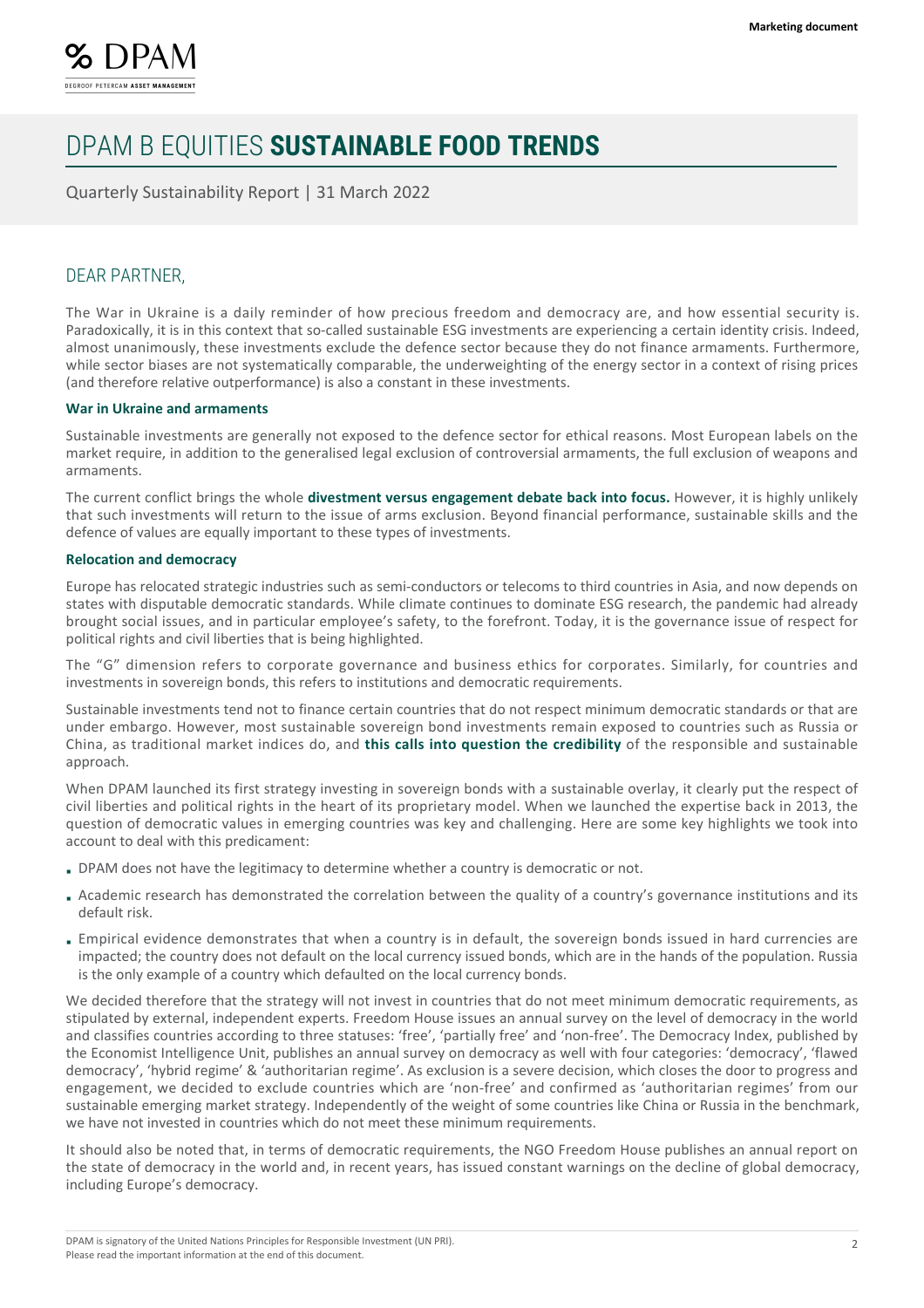

Quarterly Sustainability Report | 31 March 2022

#### **Country versus corporates**

Sustainable investments generally differentiate between the country (and the investment in government bonds) and the companies located in it. Thus, an investment in Russian government debt and an investment in a company located in Russia should be looked at separately. However, while the two are distinct, the line is not so clear-cut. The close link between stateowned companies such as Gazprom and the reigning dictatorship hinders most responsible investors.

However, the situation is rarely black and white. Several examples of investments in Chinese companies have demonstrated involvement in human rights controversies related to government policy despite the privatisation of the companies.

The example of the American microprocessor manufacturer Intel apologising following the negative reactions to its letter inviting its suppliers not to source products or labour from the Chinese region of Xinjiang is telling in this respect. **The situation is therefore complex, and the relocation of key operations is at the heart of the debate.** Beyond the concern for sustainable strategies, we should also consider relocating European key industries to the West.

#### **Rising energy prices**

The rise in energy prices is detrimental to the relative performance of sustainable investments and could lead to a reallocation of these to so-called mainstream investments, with greater exposure to the energy sector.

However, this fear of a flow reversal is limited. On the contrary, the energy crisis and the geopolitical situation could lead to an acceleration of the energy transition, which is at the heart of the objectives of sustainable investments.

On the one hand, the latest IPCC report is unequivocal: climate change is a scientifically-proven threat to human welfare and global health. On the other hand, several countries such as the UK and Germany have further strengthened their renewableenergy policies and projects.

The 6th Assessment Report on Climate Change (IPCC) shows a 14% increase in greenhouse gas emissions since the signing of the Paris Agreement in 2015. Even though signatories have committed to a 45% reduction by 2030, last year was a record year in terms of carbon emissions. To have a chance at limiting global warming to 1.5% by 2100, greenhouse gas emissions must peak by 2025.

Without debating the issue of a credible universal carbon pricing and potential taxes, this implies an aggressive decarbonisation and a real financing of the energy transition, i.e., reorienting financial flows towards the latter.

Today, the European taxonomy (and other smaller taxonomies that are emerging outside the European continent) is the only relatively effective instrument to achieve this objective, although it does come with its share of weaknesses in terms of investment opportunities. However, the extension to the other 4 environmental objectives should already partly correct this situation.

#### **The paradox of sustainable investments**

In conclusion, sustainable investments are in a paradoxical situation today. On the one hand, the War in Ukraine reminds us of the importance of key values such as democracy, security, and freedom. Values that should be at the heart of a sustainable approach to SRI qualified investments.

On the other hand, the almost standardised exclusion of the defence and armaments sectors and the strong and generalised underweighting in the energy sector might work against this type of investments. We could see some relative and temporary underperformance. This is why we have to remember that financial performance is just as important as the credibility of the sustainable value of these investments: Above all, sustainable investments aim to guide governments and companies toward inclusive growth and sustainable performance in the medium-to-long term.

European regulations, in particular the SFDR, are clear on this point: the so-called Article 9 (dark green) products of the SFDR classification put the sustainable objective ahead of any other objective, financial or otherwise. The reference framework remains the European Commission's action plan for sustainable finance, i.e., financing a sustainable and inclusive energy transition. Scientific evidence also reminds us that short-term greed will not be beneficial and that it is important **to constantly question the core values that companies and states promote or neglect. In the end, it is all about impact and value alignment.**

#### **Ophélie Mortier**

Chief Sustainable Investment Officer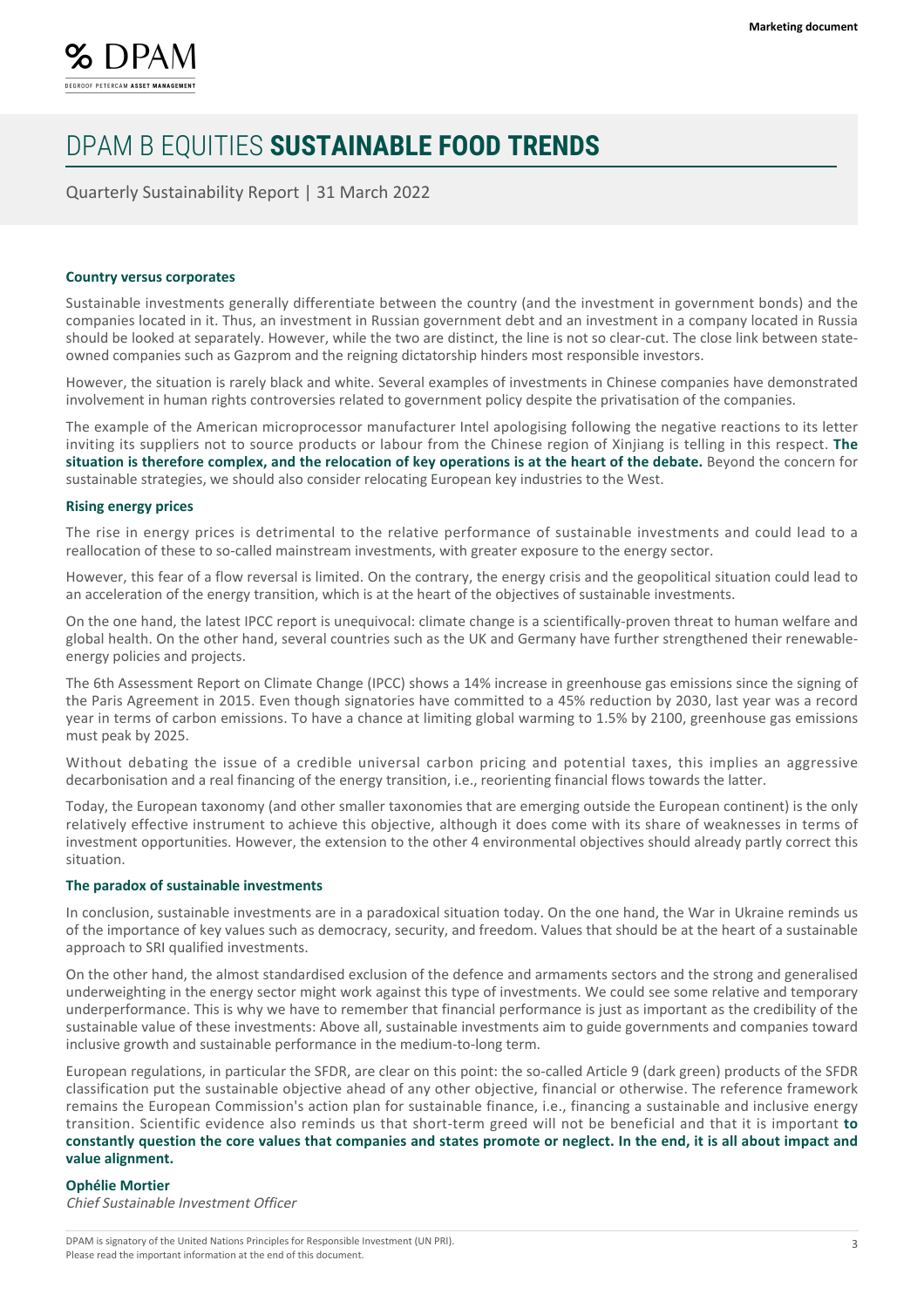

Quarterly Sustainability Report | 31 March 2022

### ESG PROFILE



**ESG Risk Scores**



*Source: Sustainalytics, DPAM*

**Compliance with the recognized Global Standards**



*Source: Sustainalytics, DPAM*

**Severity of controversy exposure**



*Source: Sustainalytics, DPAM*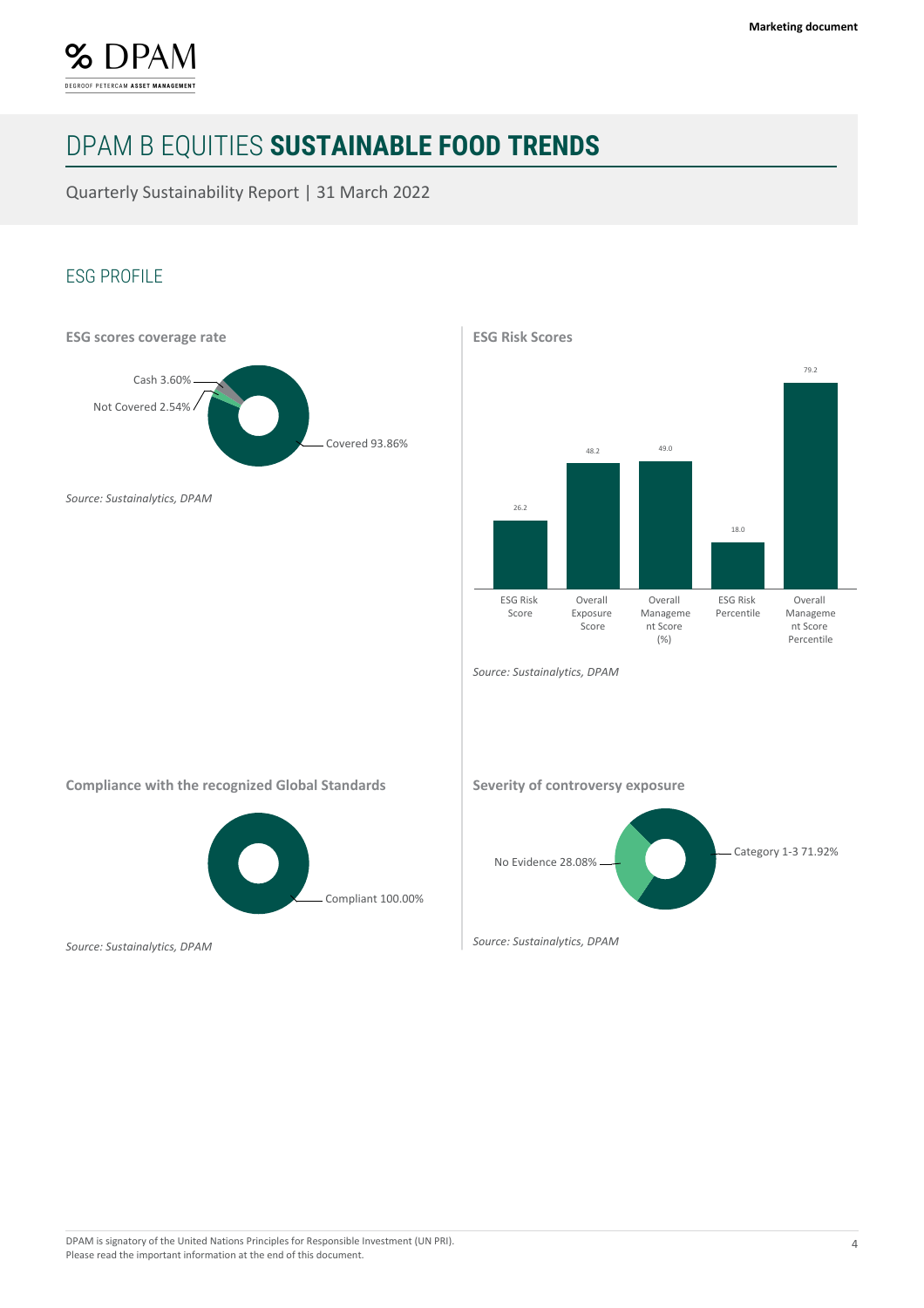

Quarterly Sustainability Report | 31 March 2022

### ESG PROFILE



**ESG management score momentum**



*Source: Sustainalytics, DPAM*

**DPAM sustainability profiles (proprietary classification)**



*Source: Sustainalytics, DPAM*

*\*For more detailed explanations about the five categories, please refer to the Lexicon at the end of this report.*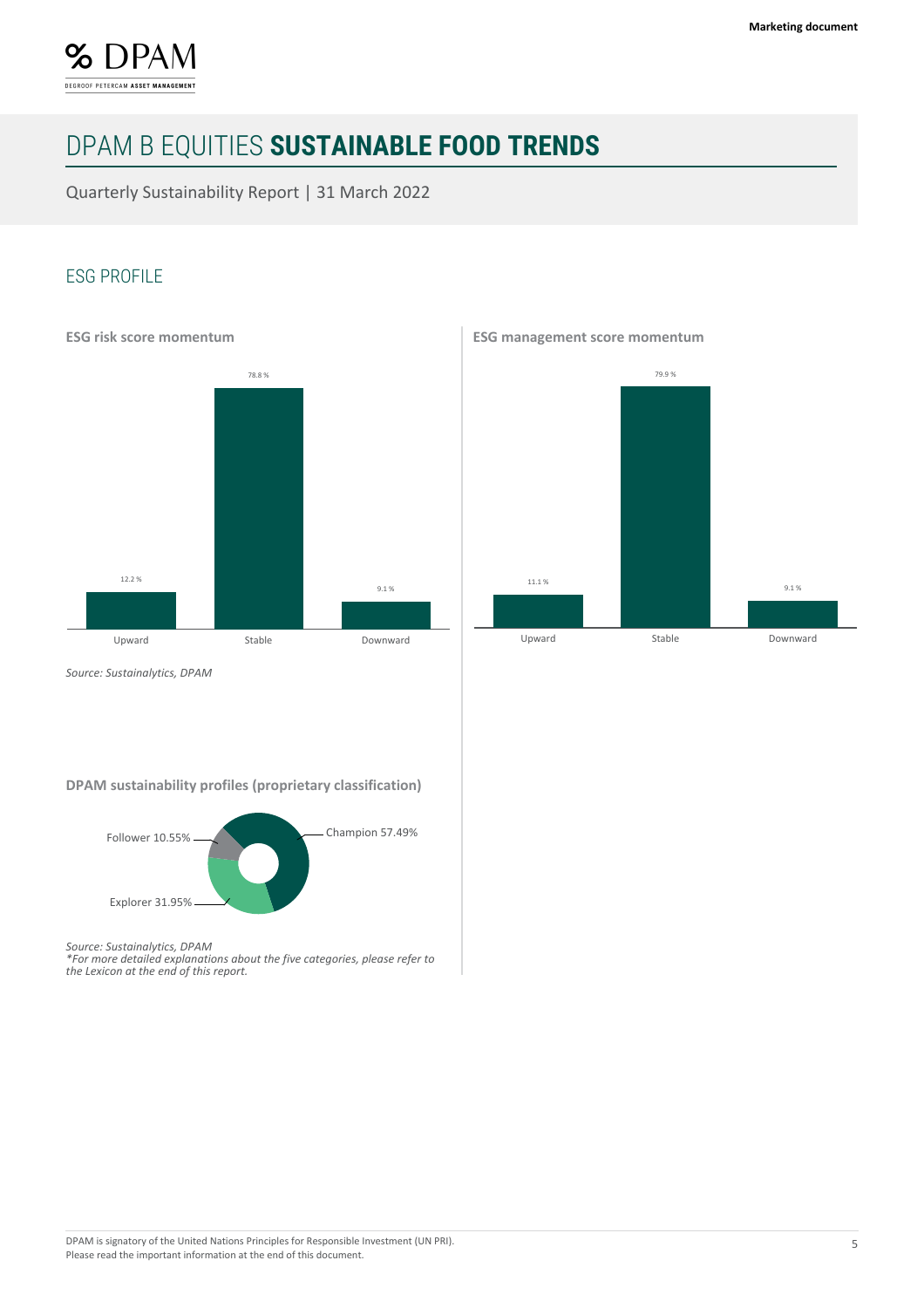

Quarterly Sustainability Report | 31 March 2022

### ESG PROFILE

**ESG Score**

The ESG profile of the portfolio remained fairly stable compared to the last quarter of 2021. All portfolio companies are UN Global Compact compliant, and none of the investees is exposed to a controversy level (note that controversy level companies are by default excluded from the investible universe).

During the first quarter of the year, several changes were made to the portfolio. As such, **Select Harvest** and **Kalera** were sold. Both companies were sold due to fundamental concerns. Although Kalera's products and services are innovative, our portfolio managers have some concerns on the profitability of its business model.

Proceeds were invested in two new initiations: **Tate & Lyle** and **Robertet**. The former is a UK-based provider of food and beverage ingredients and solutions to industrial markets. Originally founded as sugar refining business, it diversified operations and eventually divested the sugar refining business in 2010. Nonetheless it still has a majority stake in a commodity business with large exposure to high fructose corn syrup, mainly used in soft drinks. However, the partial sale was announced, and the company is clearly targeting a full exit over time. This triggered our portfolio managers' and analyst's conviction as the company's remaining business exposure is more skewed towards sugar reduction through sucralose and stevia (next to fibers and texturants), an interesting play given the healthier eating and drinking trends and regulatory scrutiny. Both products are amongst others used in Splenda, a global brand of sugar substitutes and reduced-calorie food products.

**Robertet** is considered as one of the main suppliers of natural extracts (flavors and fragrances) and ingredients, supplying the consumer and perfume industry. Remarkably, the strength of the company's business mainly sits in its (strategical) partnerships with growers from all over the world and in the extraction technology that enables it to supply specific flavors or fragrances. Some other noteworthy highlights from a sustainability perspective are:

- **Security of supply chain:** the company diversifies its supply chain (less single source), applies safe stock management based on thresholds, implements pre-financing for crops as well as financial support (e.g. destillation or extraction, seeds), next to technical support, agricultural/environmental practices exchange (and defined a policy for the application of Good Agricultural Practices or "GAP" in 2017. Suppliers commit to respecting GAP by signing the ethical charter) and the strategic importance of suppliers is assessed and followed-up/guarenteed via partnerships or joint ventures.
- **Traceability of supplies:** Robertet reaches an impressive 82% traceability for the supply of raw materials sourced under its long term partnerships (up from 53% in 2018).
- **R&D and health/nutrition offering:** the company focuses on a green chemistry program in R&D and developed a new horizon strategy for its flavor division (focus malnutrition, obesity, climate). Furthermore, Robertet aims to (1) Increase natural ingredients in compositions, (2) increase renewable and biodegradable products, (3) green chemistry product assessment. Its products also target low salt/sugar/fat, increase plant protein offering through a nutritional innovation program/function product development.

#### **Small updates on the social unrest results in a strike at Deere**

Last quarter of 2021 we highlighted social unrest over wages (due to wage stagnation over the past years), retiree health benefits, working hours and conditions eventually resulted in strikes at multiple US sites of Deere, the manufacturer and distributor of agricultural, forestry and construction equipment. The strike continued for about five weeks, and resulted in operational impacts, mainly with delays on the shipment of parts, while at the same time gaining support in European sites. Eventually, even a Deere Strike Rank-and-File Solidarity Committee was launched by the employees, as support from the United Auto Workers union is lacking (most likely due to corruption). Although a 6-year lengthy agreement has been reached (including a USD 8,500 signing bonus, a 20% increase over six years, a 10% increase in 2021, three 3% lump sum payments and enhanced retirement options), concerns over the true value of the contract and agreement, the way it has been put in place and agreed upon by employees, was raised by several organizations and workers. Can we expect future social unrest? And will the company face additional operational impact of the five weeks strike? Definitely something to watch out for. For now, it seems like the company and unions have approved a new collective agreement. Furthermore, the dismissal of 11 employees in Getafe, Spain caused some controversy at the start of the quarter, but was solved later on. Under the agreement, the employees will be relocated or compensated via the voluntary redundancy plan.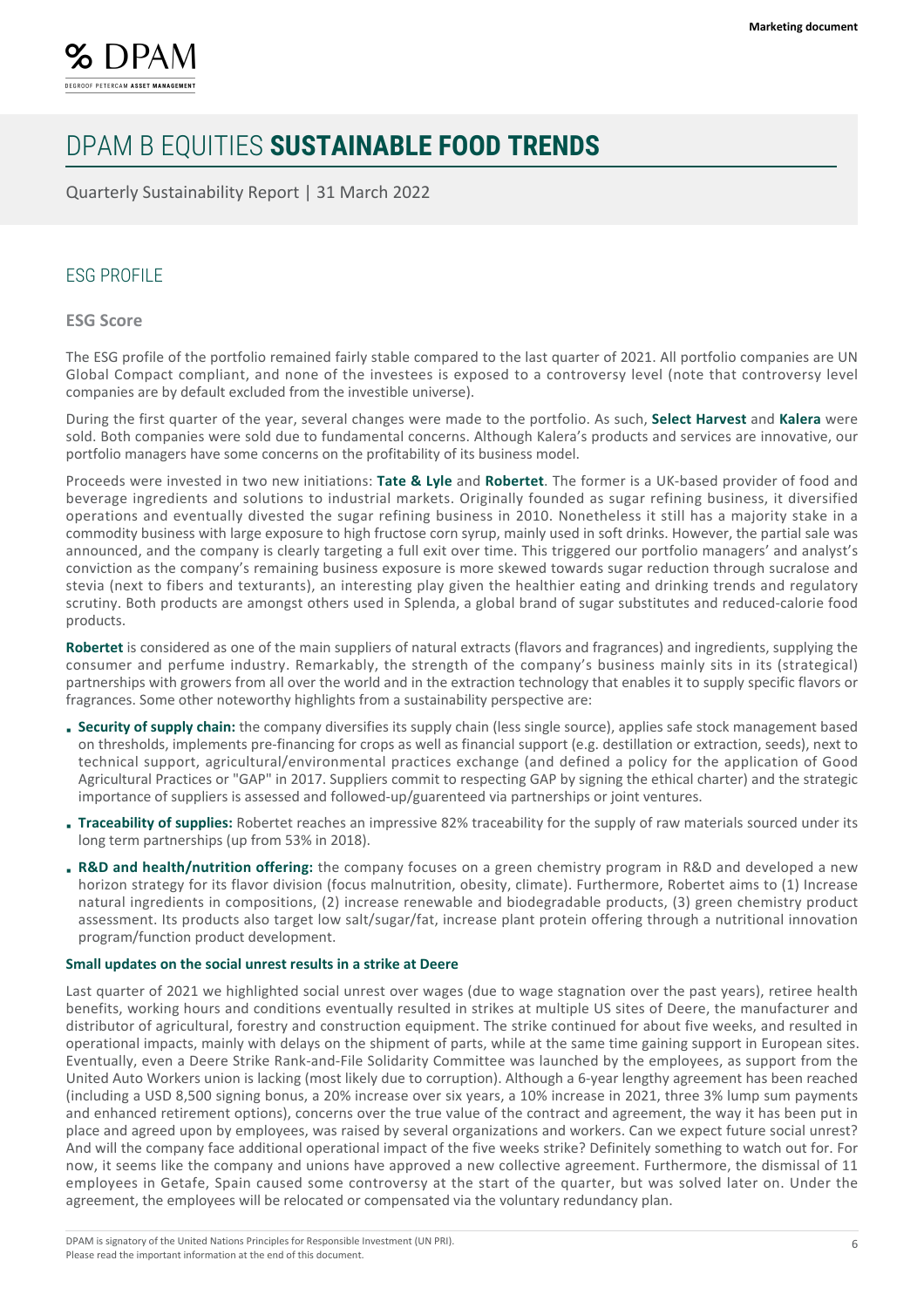

Quarterly Sustainability Report | 31 March 2022

#### **ESG Score Momentum**

In terms of ESG momentum tracking (performance), we switched to Sustainalytics' overall risk rating and ESG risk management scores. Several companies have been assigned a higher ESG risk management score (note that we take scoring changes into account as of a 5% change). They represent 11.2% of portfolio assets. The bulk of companies have maintained their previously assigned score (79.9% of assets), and another part received a lower ESG risk management score (9.1%).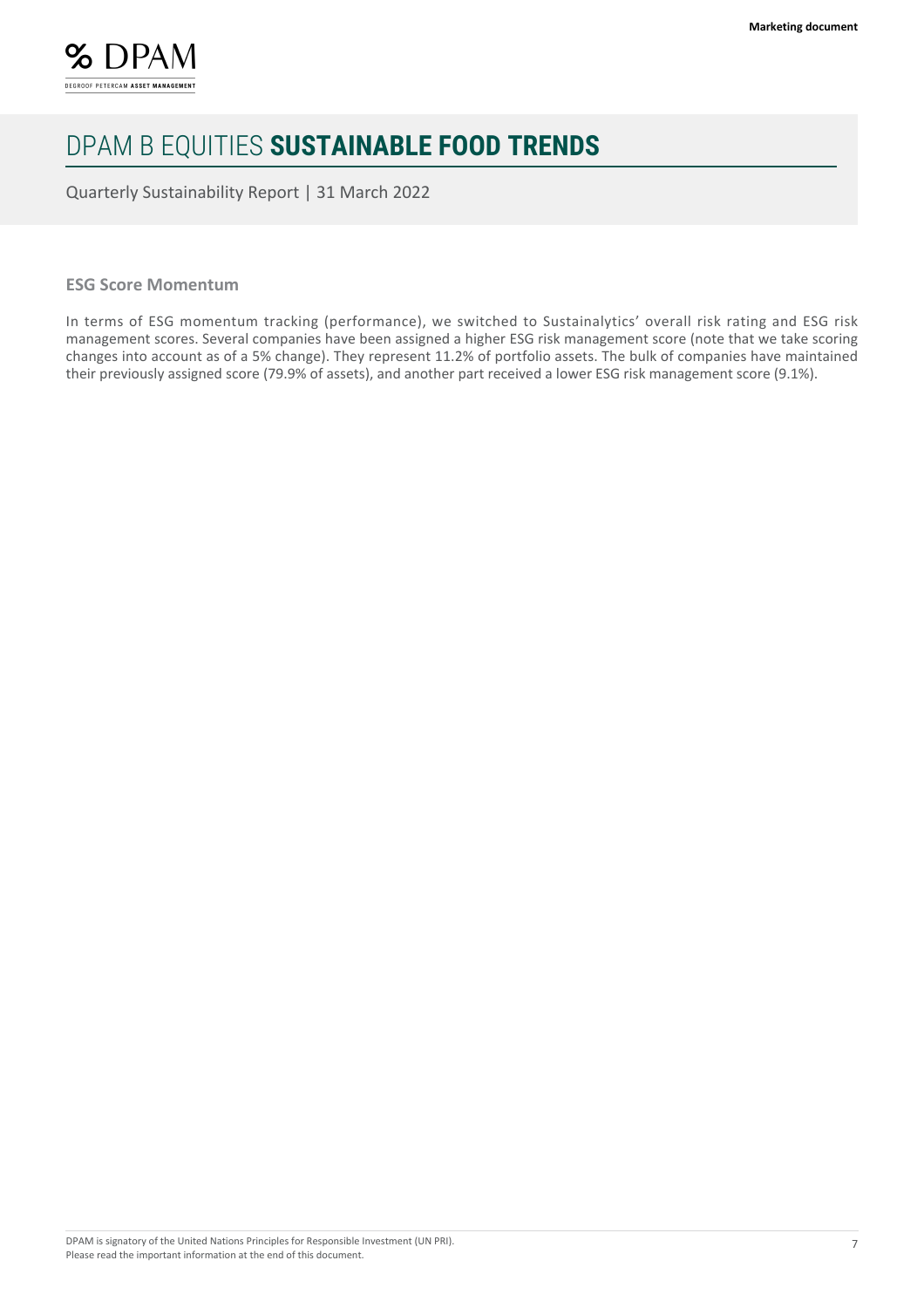

Quarterly Sustainability Report | 31 March 2022

### ESG IMPACT



### **Net SDG alianment scores**

Source: Util. DPAM

As stated in past quarterly reports, it is important to **look into the objectives of the companies** that the fund invests in. The analysis process we have developed looks at the ESG impact of the portfolio using the United Nations' 17 Sustainable Development Goals as a starting base. We have defined four major impact themes based on SDGs, namely climate change and stability, natural capital, essential needs and empowerment. Companies that objectively offer solutions to sustainability challenges by means of their products and/or services are included in the relevant thematic categories.

As a reminder, new positions are selected on fundamental as well as ESG-related grounds. A diversified approach across the whole agri-value chain and a focus on sustainability, in line with the UN SDGs, remain core elements of the fund's process.

Some noteworthy sustainability news can be shared for the 1st quarter of the new year. On a positive note, notably **DSM** received good news from EU regulators, whereas **Tate & Lyle**, a position initiated in January, already provided some positive M&A news at the end of the 1st quarter. Also **Deere** (the US-based agricultural machinery provider) further strengthens conviction with new announcement on its 'See and Spray' technology. Furthermore, we engaged with our close-contact taste and nutrition company **Kerry** on its executive remuneration.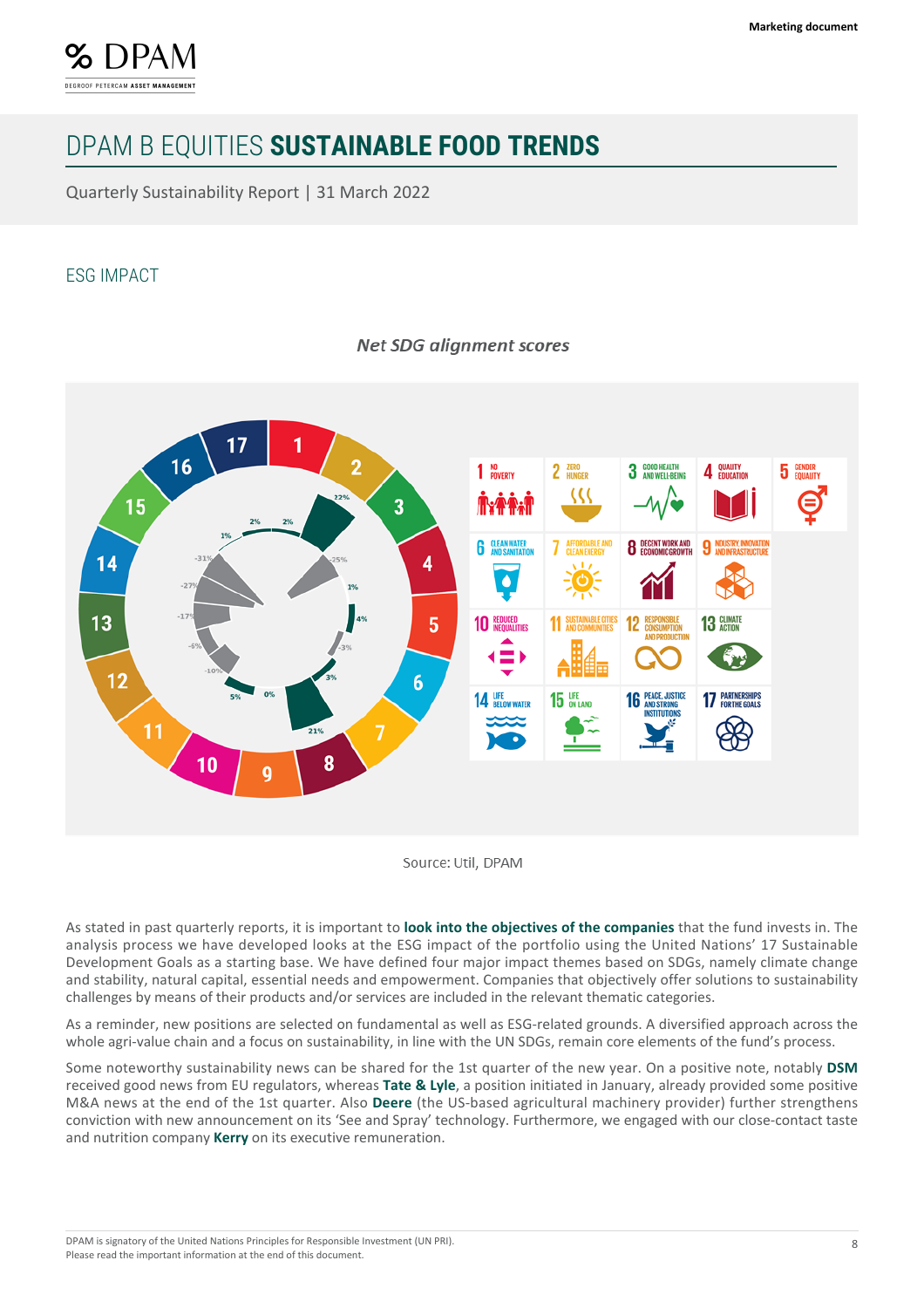

Quarterly Sustainability Report | 31 March 2022

#### **DSM will be tackling methane emissions in Europe**

Last quarter we provided an update on DSM's Bovaer product, which is a unique feed additive that reduced methane emissions from cattle by over 30% as it gained market authorization in South America while also receiving positive feedback from the European Food Safety Authority. The latter was now confirmed as the European Union (EU) member states approved the marketing of Bovaer in the EU. This is remarkable news since it is the first time a feed additive authorised in the EU for environmental benefits can be marketed. Knowing the company has a  $\epsilon$ 100m sales target by '25, sufficient production will be put in place (i.e. the construction of a new plant) to start the commercialisation phase.

Remember that Methane has a significant Global Warming Potential (28 times bigger than carbon), and hence tackling those emissions is a significant short-term mean to limit global warming. With the Global Methane Pledge launched at COP26, which target a 30% reduction by 2030, countries will increasingly start focusing on tackling these emissions.

#### **New company initiation bringing good news: Tate & Lyle in the picture**

Around the end of the 1st quarter, **Tate & Lyle** announced the acquisition of Quantum Hi-Tech Biological, a Chinese producer of probiotic fibres. Probiotics are products that support the human digestive system, hence providing positive health benefits.

During the second half of the 1st quarter, **Deere** announced the launch of its 'See and Spray' technology. Through the application of the technology, Deere expects to reduce herbicide applications by up to 77%. With increased regulatory scrutiny on herbicide use (due to its negative effects on biodiversity), especially in Europe with the Farm-to-Fork Strategy (and potentially expanding), but also due to resource efficiency gains, the technique itself might be an interesting value proposition for its clients.

#### **Kerry: continuing the dialogue**

It seems to become tradition to provide an update on Kerry in these quarterly updates. Early in the quarter, Kerry proactively reached out to discuss its remuneration policy ahead of the Annual General Meeting. The proposals were thoroughly discussed and deemed reasonable. As such, we are in favor of aligning executive director performance and 2021 reward by applying a discretionary adjustment of the vesting level for the 2019 Long Term Incentive Plan award (only to be vested in 2022) to 50%, i.e. shifting away from the formulaic outcome of 18%. This decision is driven by multiple reasons, amongst other the impact of COVID and lockdowns on the financial performance, the (voluntary!) reduced CEO remuneration in 2020 (42%!), below average executive director remuneration for 2020 and 2019 versus FTSE 50 peers, and also the strategic shifts the company is making (disposing the Meats & Meals business and acquiring Niacet to create a leading player in food preservation).

#### **Unfortunately, also some concerns over Sodexo's latest corporate governance action**

On a negative note, **Sodexo**'s stock price suffered after announcing some changes to its management, namely a new CEO with family ties. Furthermore, the new CEO will combine the role with Chairmanship of the Board, something triggering concerns amongst shareholders.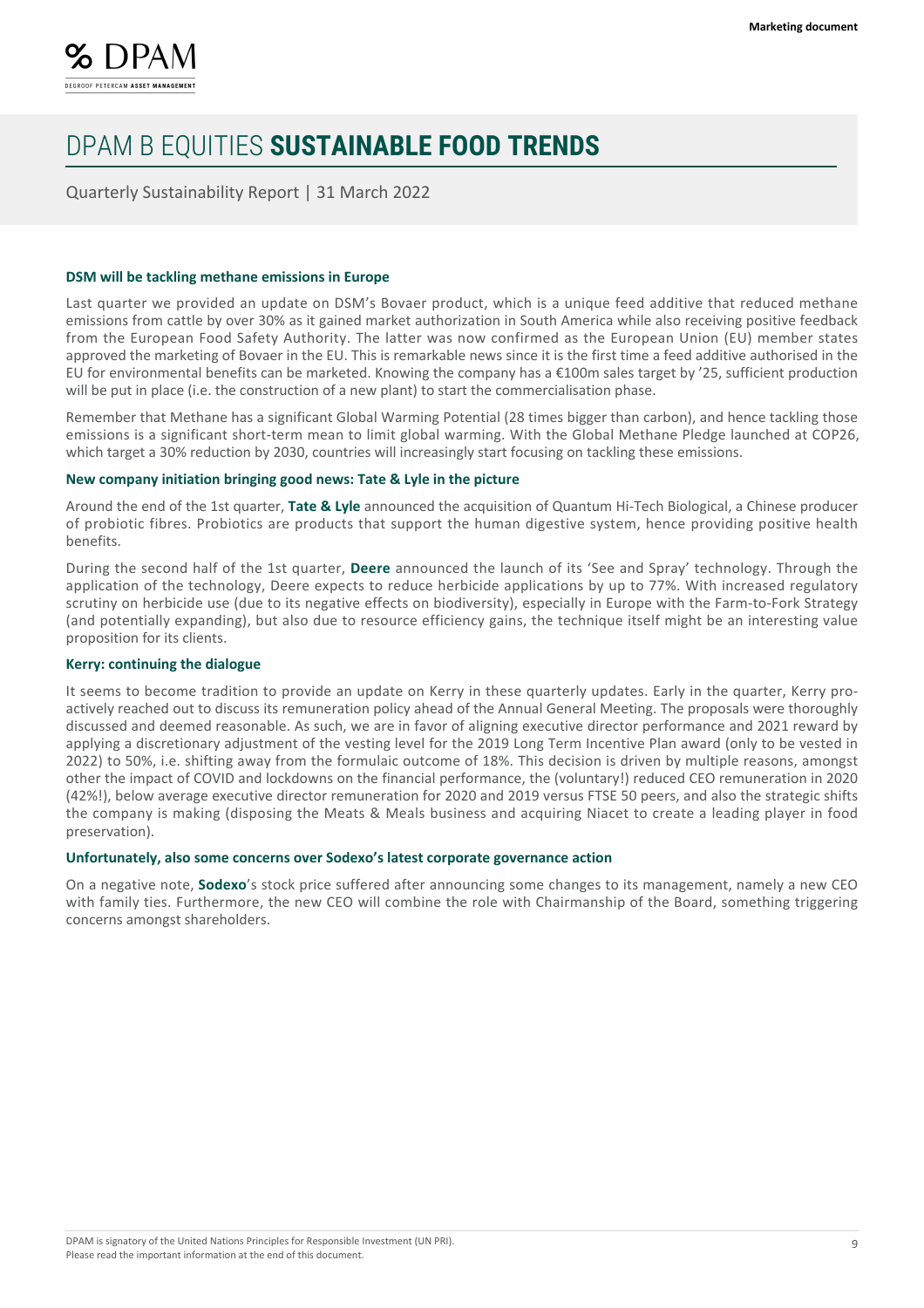

Quarterly Sustainability Report | 31 March 2022

### CARBON ANALYSIS

#### **Carbon intensity**

|                       | Carbon intensity (tCO2e/\$M revenue) | Coverage rate carbon metrics |
|-----------------------|--------------------------------------|------------------------------|
| Fund Scope 1+2        | 598.88                               | 93.24                        |
| Fund Scope 1+2+3      | 1'039.69                             |                              |
| Source: Trucost, DPAM |                                      |                              |

#### **Top 5 contributors to the carbon intensity of the fund**

| Name                         | Sector                   | Portfolio weight (%) | Contribution to the carbon intensity<br>(% ) |
|------------------------------|--------------------------|----------------------|----------------------------------------------|
| Cf Industries Holdings, Inc. | Materials                | 5.87                 | 47.61                                        |
| Oci N.v.                     | Materials                | 4.77                 | 23.96                                        |
| Nutrien Ltd.                 | Materials                | 5.66                 | 6.65                                         |
| M.p. Evans Group Plc         | Food, Beverage & Tobacco | 1.58                 | 4.68                                         |
| Sao Martinho S.a.            | Food, Beverage & Tobacco | 2.43                 | 3.93                                         |

*Source: Trucost, DPAM*

#### **Top 5 companies with the highest carbon intensity**

| Name                         | Sector                   |      | Portfolio weight (%) Carbon intensity (tCO2e/\$M revenue) |
|------------------------------|--------------------------|------|-----------------------------------------------------------|
| Cf Industries Holdings, Inc. | Materials                | 5.87 | 4'536.22                                                  |
| Oci N.v.                     | Materials                | 4.77 | 2'809.40                                                  |
| M.p. Evans Group Plc         | Food, Beverage & Tobacco | 1.58 | 1'652.18                                                  |
| Kws Saat Se & Co. Kgaa       | Food, Beverage & Tobacco | 1.26 | 1'171.30                                                  |
| Sao Martinho S.a.            | Food, Beverage & Tobacco | 2.43 | 901.87                                                    |

*Source: Trucost, DPAM*

The portfolio exhibits a fairly high carbon intensity (both in terms of scope 1 & 2 emissions, as for a combination of all emissions scopes). Compared to the end of last year, the intensity significantly increased due to the overweight of fertilizer names. Especially **CF Industries**, which remains the largest contributor to the portfolio's carbon intensity and **OCI**.

The exposure to the fertilizers industry is significant, however, with the aim of feeding over 7.5 billion people worldwide, the use of fertilizers can likely not be removed from the food system. Nonetheless, we developed dedicated climate risk assessment to assess the companies' positioning towards the energy transition (e.g. green ammonia developments). Referring to the 2020 green ammonia announcements within the fertilizers' industry, one of them concerns CF Industries. In October 2020, the company announced several climate-related initiatives. A first interesting announcement is a 20,000-ton green ammonia project at its Donaldsonville complex (US) for \$100M, in partnership with ThyssenKrupp and Haldor Topsoe. Although this is still a small project, it's an important step towards more climate-friendly fertilizers' production. In addition, the company announced several carbon abatement projects as well as a new ESG goals/initiatives including targets to lower carbon emissions by about 25% by 2030. Interestingly, executive compensation is linked to these goals, which increases credibility, something which is aligned with our governance expectations and aligned with our engagement priorities. Note that its ammonia handling expertise (production, storage, distribution) also puts the company is a position to participate in the hydrogen market development.

Ammonia might play an important role in the development of the hydrogen economy. Hence, the fertilizers' industry should be monitored closely, as their transportation, storage and production experience might offer opportunities for the further (rapid) roll-out of the hydrogen economy. If you want to know more about the hydrogen economy and ammonia's role, please visit our DPAM Podcast website .

Nonetheless, following an ESG assessment of CF Industries and OCI, it was agreed to engage with both companies on the feasibility of Science-based Target setting for GHG reductions. Given some peers already made the commitment (e.g. Nutrien), we are keen on discussing the topic with the companies to get more insights in the state of affairs and future plans.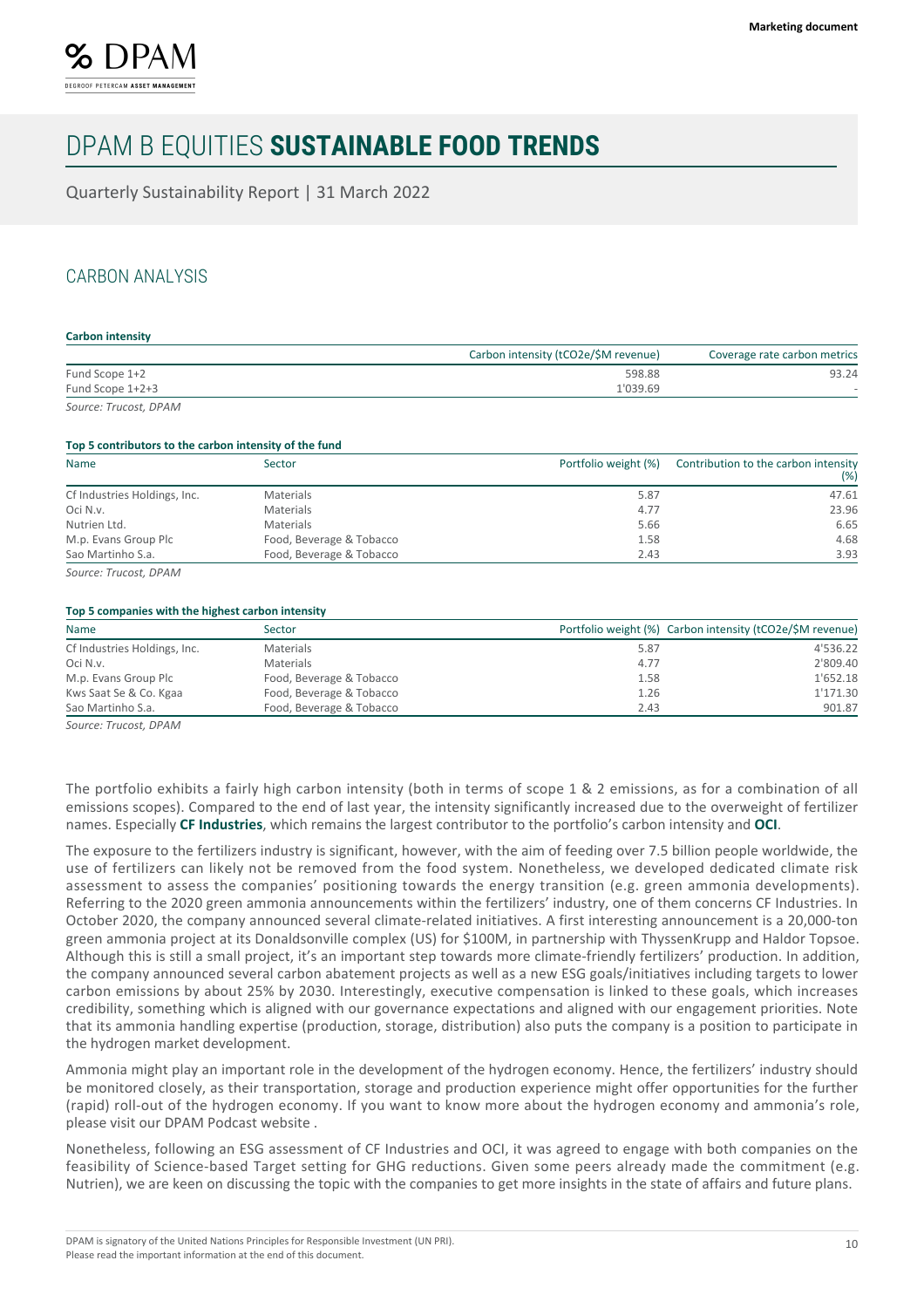

Quarterly Sustainability Report | 31 March 2022

### SUSTAINABILITY PROCESS

The sustainability process at the heart of our strategies reflects our threefold commitment to responsible and sustainable investments, i.e.:

- To defend the fundamental rights pertaining to the respect for human rights, labor, anti-corruption and environmental protection;
- To assess the seriousness of controversies that issuers may face; to divest or avoid financing companies that are seriously and / or repeatedly involved in controversies, notably when they may affect corporate reputation, long term growth and investments;
- To promote best practices and encourage on-going efforts towards sustainability.

This commitment is reflected in a three-step procedure that defines the eligible investment universe on a quarterly basis:

- Compliance with the recognized Global Standards strategies do not invest in companies that do not comply with them.
- Assessment of the controversy: in addition to excluding the companies involved in the usual controversial activities (tobacco, armaments, pornography and gambling), the strategies do not invest in the most controversial companies (controversy level 5 (scale from 1 to 5 being the worst) and possibly controversy level 4 and/or 3 in case of a negative assessment by our steering group).
- Qualitative assessment of the ESG profile of companies based on a proprietary model focusing on specific investment themes and subthemes

The **controversies** may refer to three major challenges: environment, social affairs and sound governance. More specifically, they relate to:

- Environment: operations, supply chain and products;
- Social: employees, clients, suppliers, society and local communities;
- Sound governance: business ethics, sound governance and public policy.

Allegations vary according to their severity. This is thoroughly and independently analyzed, based on seven acknowledged criteria:

- Impact of the incident
- Exceptional character
- Scope
- Recurrence level
- Company response
- Management responsibility
- Policies and practices of the company in general

According to these criteria, a score of 1 to 5 is attributed to the allegation the company faces, with 5 being the most severe. This score is reviewed every two weeks.

DPAM reserves the right not to invest in companies with less serious but still major allegations (level 4 or 3 on the scale of 1 to 5). In this context, we engage in a direct dialogue with the involved company and the independent ESG research providers to promote best practices and to deepen our understanding of the allegations in question.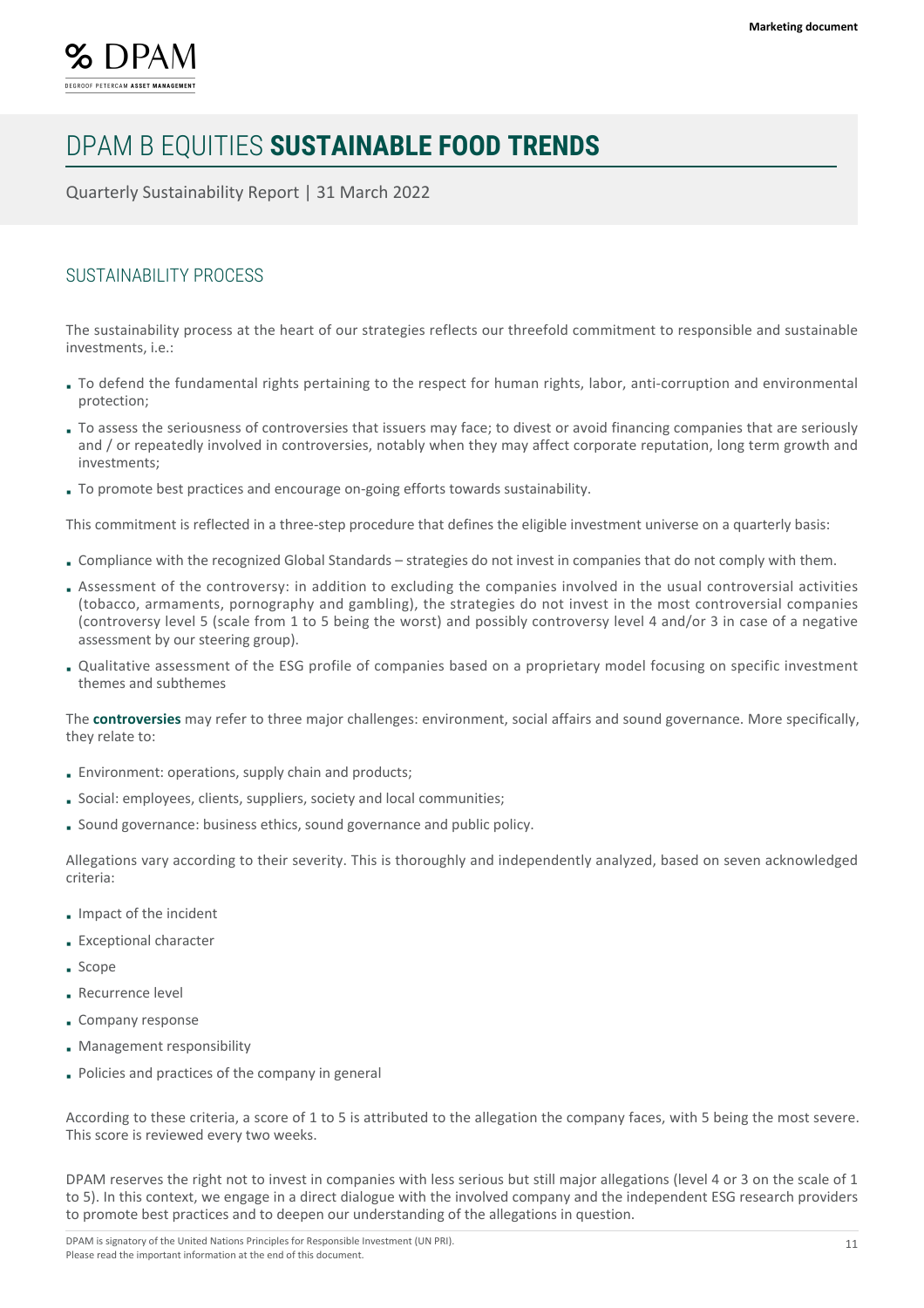

Quarterly Sustainability Report | 31 March 2022

The Responsible Investment Steering Group (RISG) has complete discretion over the seriousness of the controversy in all circumstances and may therefore, on the basis of an in-depth analysis, make a different decision on the level of controversy severity.

Finally, the companies are ranked in accordance with the quality of their ESG profile in their sector. Given the specific nature of the investment theme, a proprietary sustainability model has been put in place, taking into account the investment themes and sub-themes with its own criteria which are aligned with the sustainable development goals relevant to the investment theme.

The final portfolio is constructed based on fundamental analyses as well as **a qualitative ESG analysis** (i.e. the analysis of material ESG criteria, controversies, etc.). This results in a qualitative ESG analysis which is part and parcel of the investment decision-taking process.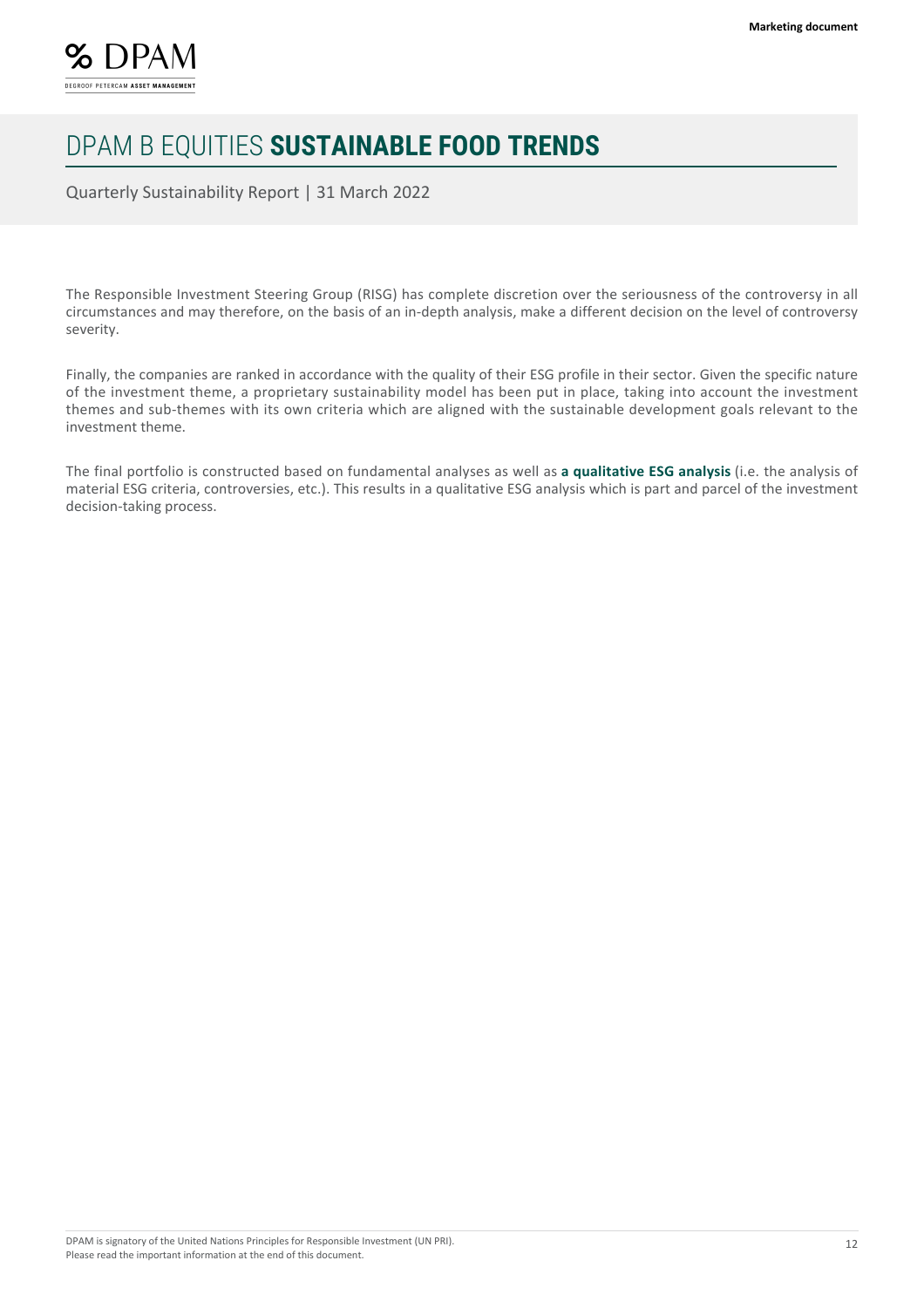

Quarterly Sustainability Report | 31 March 2022

### LEXICON

| <b>Carbon Analysis</b>                                                 | The carbon analysis aims to assess the carbon footprint of the portfolio, in particular its carbon intensity and its main contributors.                                                                                                                                                                                                                                                                                                                                                                                                                                                                                                                                                                                                                                                                                                                                                                                                                                                                                                                                                                                                                                                                                                                                                                                                                                                                                                 |
|------------------------------------------------------------------------|-----------------------------------------------------------------------------------------------------------------------------------------------------------------------------------------------------------------------------------------------------------------------------------------------------------------------------------------------------------------------------------------------------------------------------------------------------------------------------------------------------------------------------------------------------------------------------------------------------------------------------------------------------------------------------------------------------------------------------------------------------------------------------------------------------------------------------------------------------------------------------------------------------------------------------------------------------------------------------------------------------------------------------------------------------------------------------------------------------------------------------------------------------------------------------------------------------------------------------------------------------------------------------------------------------------------------------------------------------------------------------------------------------------------------------------------|
| <b>Carbon footprint</b>                                                | The carbon footprint of the portfolio is meant to assess the portfolio's carbon risk in the framework of the transition to a low-<br>carbon economy. In order to do so, the carbon emissions of the various issuers are calculated and reported based on their total<br>revenue. The calculation method is based on the acknowledged methodology of the Global Greenhouse Protocol and takes into<br>account the scope 1 emissions (direct emissions resulting from sources which are the property of or are controlled by the<br>reporting issuer) and scope 2 emissions (direct emissions relating to the energy use (electricity, heat, steam) required to be able to<br>produce the product on offer).                                                                                                                                                                                                                                                                                                                                                                                                                                                                                                                                                                                                                                                                                                                              |
| <b>Carbon intensity</b>                                                | The weighted average of the carbon intensity (in tCO2e/\$M revenue) measures the portfolio's exposure to high-carbon issuers on<br>the 1 and 2 scopes. These data do not take into account the total amount of emissions generated by the company, in particular<br>those produced downstream by the use of the commercialized products and services, or upstream by suppliers (scope 3<br>emissions)                                                                                                                                                                                                                                                                                                                                                                                                                                                                                                                                                                                                                                                                                                                                                                                                                                                                                                                                                                                                                                   |
| Carbon intensity of a<br>country                                       | The carbon intensity of a country differs from that of a corporate. CO2 intensity corresponds with the ratio of CO2 emissions from<br>fuel combustion over Gross Domestic Product (GDP). It measures the CO2 emitted to generate one unit of GDP.                                                                                                                                                                                                                                                                                                                                                                                                                                                                                                                                                                                                                                                                                                                                                                                                                                                                                                                                                                                                                                                                                                                                                                                       |
| <b>Compliance with the</b><br>recognized Global<br><b>Standards</b>    | Compliance with the recognized Global Standards i.e. UN Global Compact, ILO instruments, OECD Multinational Enterprises (MNE)<br>Guidelines, UNGPs and Underlying Conventions and Treaties. The Global Standards aims to uphold four fundamental principles:<br>defend human rights, defend labour rights, prevent corruption and protect the environment. Based on specific criteria stemming<br>from the 10 principles of the Global Compact, ESG rating agencies assess the companies' compliance with these 10 principles. The<br>analysis identifies companies which face incidents and severe controversies resulting in violations of these fundamental rights<br>principles. The severity of the controversies and incidents is evaluated based on national and international legislation, but also<br>taking into account international ESG standards, such as the recommendations of the OECD for multinational companies, the<br>conventions of the International Labour organization, the Universal Declaration of Human Rights, etc. The assessment result can<br>be compliant, watch list or non-compliant.                                                                                                                                                                                                                                                                                                               |
| <b>Countries' ESG scores</b>                                           | The ESG score of the portfolio is the weighted average ESG score of the countries issuing the debt in which the portfolio is<br>invested. These are weighted according to their weight invested in the portfolio at the end of the quarter. For each country the<br>portfolio invests in, the proprietary model developed by DPAM on country sustainability attributes a total ESG score according to<br>the ESG commitment the country shows, the extent to which it anticipates ESG challenges as well as its quantitative and<br>qualitative objectives in the environmental, social and governance domain. Depending on the reference universe, developed or<br>emerging economies, the weightings and criteria are adapted.<br>The country ESG score is composed of five sustainability dimensions:<br>Transparency & democratic values: the average weighted scores of a series of individual criteria with a maximum weight of<br>28%<br>Environment: the average weighted scores of a series of individual criteria with a maximum weight of 20%<br>Education/innovation: the average weighted scores of a series of individual criteria with a maximum weight of 20%<br>· Population, wealth distribution and health: the average weighted scores of a series of individual criteria with a maximum<br>weight of 20%<br>Economics: the average weighted scores of a series of individual criteria with a maximum weight of 12% |
| <b>Democratic status</b>                                               | Assessment of the enforcement of democratic principles in a State following the Declaration of the Human Rights. The NGO<br>Freedom House provides an annual survey containing 25 questions on political rights and civil liberties, and classifies countries in<br>three categories: "free country" (fully democratic), "partially free" (incomplete democracy) or "not free" (not democratic).                                                                                                                                                                                                                                                                                                                                                                                                                                                                                                                                                                                                                                                                                                                                                                                                                                                                                                                                                                                                                                        |
| <b>DPAM</b> sustainability<br>profiles (proprietary<br>classification) | The DPAM sustainability profile synthesizes into one single metric the results of the different ESG filters: compliance with the<br>recognized Global Standards, involvement in ESG controversies and the ESG score. As a result, five company profiles are identified:<br>laggard, subpar, follower, explorer and champion.                                                                                                                                                                                                                                                                                                                                                                                                                                                                                                                                                                                                                                                                                                                                                                                                                                                                                                                                                                                                                                                                                                            |
| Laggards                                                               | Laggards are companies that are not respecting the minimum fundamental values. They refer to companies that are classified as<br>non-compliant with recognized Global Standards or that have been found to be implicated in the most severe ESG controversies<br>(level 5 on a scale of 1 to 5).                                                                                                                                                                                                                                                                                                                                                                                                                                                                                                                                                                                                                                                                                                                                                                                                                                                                                                                                                                                                                                                                                                                                        |
| Subpars                                                                | Subpars are companies that have an ESG score that is situated in the fourth (worst) quartile of their industry or that are facing<br>serious allegations of controversial behaviour (level 4 on a scale of 1 to 5). Both classifications are treated equally as severe<br>controversies reveal information about the effectiveness of a company's potentially high ESG score and the linked policies and<br>programs.                                                                                                                                                                                                                                                                                                                                                                                                                                                                                                                                                                                                                                                                                                                                                                                                                                                                                                                                                                                                                   |
| Followers                                                              | Followers are companies with a below average ESG score (situated in the third quartile of their industry) but that do not face<br>serious allegations of controversial behaviour (maximum level 3 on a scale of 1 to 5).                                                                                                                                                                                                                                                                                                                                                                                                                                                                                                                                                                                                                                                                                                                                                                                                                                                                                                                                                                                                                                                                                                                                                                                                                |
| Explorers                                                              | Explorers are either:<br>companies with a good ESG profile (between the 50th and 75th percentile of their category) that do not face any severe<br>allegations of controversial behaviour (level lower than 4 on a scale of 1 to 5),<br>or companies with a superior ESG profile (between the 75th and 100th percentile of their category) but which face moderate<br>allegations of controversial behaviour (level 3 on a scale of 1 to 5).                                                                                                                                                                                                                                                                                                                                                                                                                                                                                                                                                                                                                                                                                                                                                                                                                                                                                                                                                                                            |
| Champions                                                              | Champions are companies with a superior ESG profile (between the 75th and 100th percentile of their category) and which do not<br>face any moderate or severe allegations of controversial behaviour either (below level 3 on a scale of 1 to 5).                                                                                                                                                                                                                                                                                                                                                                                                                                                                                                                                                                                                                                                                                                                                                                                                                                                                                                                                                                                                                                                                                                                                                                                       |

DPAM is signatory of the United Nations Principles for Responsible Investment (UN PRI). Please read the important information at the end of this document.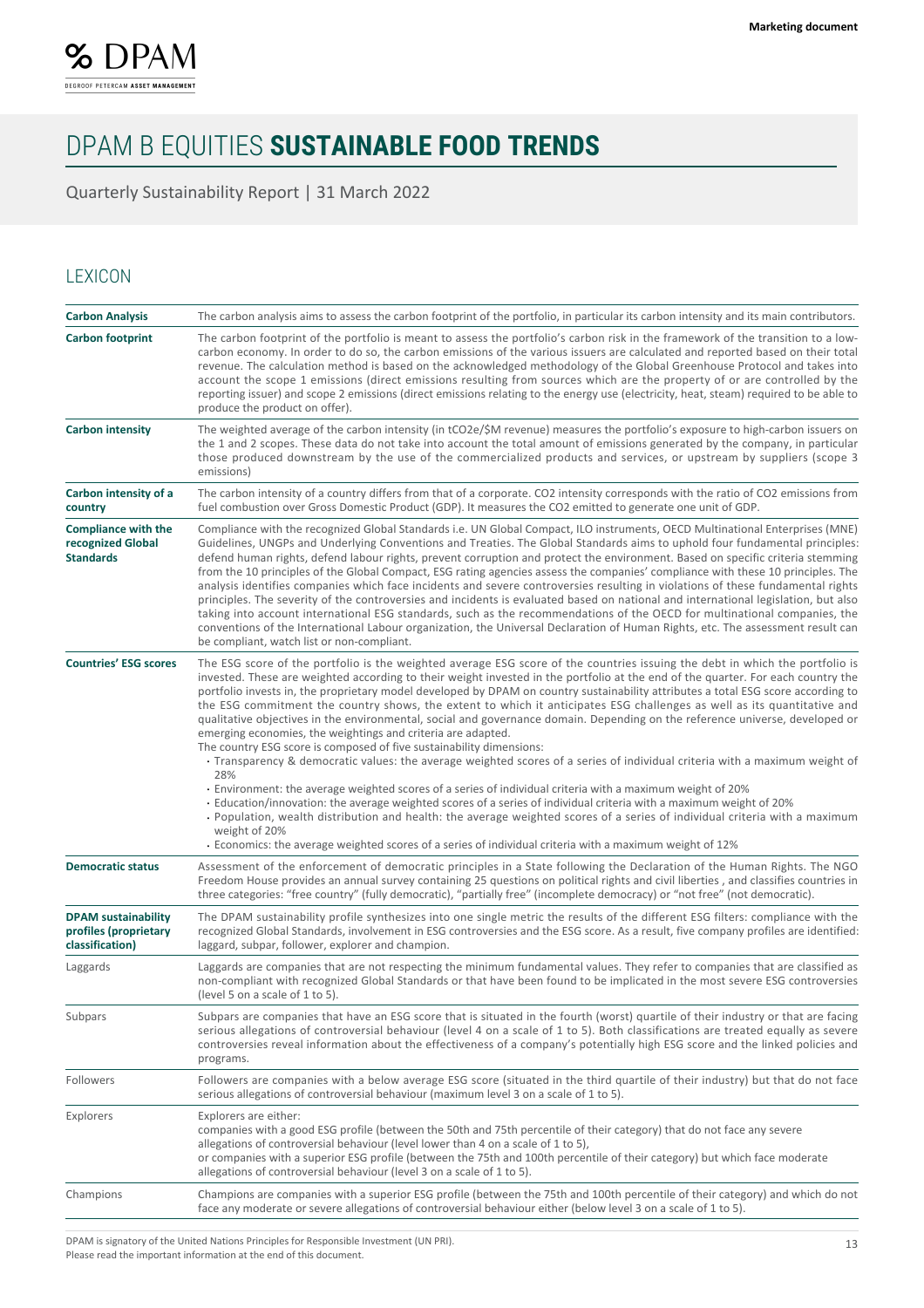

Quarterly Sustainability Report | 31 March 2022

| <b>ESG Impact</b>                         | The ESG impact is the assessment of the contribution of the portfolio invested positions to ESG challenges. Based on the 17<br>Sustainable Development Goals (SDGs), adopted in 2015 by the United Nations, DPAM classifies investments into companies<br>which objectively offer solutions to sustainability challenges by means of their products and/or services in four major impact<br>themes, namely climate change and stability, natural capital, fundamental needs and empowerment.                                                                                                                                                                                                                                                                                                                                                                                                                                                                                                                                                                                                                                                              |
|-------------------------------------------|-----------------------------------------------------------------------------------------------------------------------------------------------------------------------------------------------------------------------------------------------------------------------------------------------------------------------------------------------------------------------------------------------------------------------------------------------------------------------------------------------------------------------------------------------------------------------------------------------------------------------------------------------------------------------------------------------------------------------------------------------------------------------------------------------------------------------------------------------------------------------------------------------------------------------------------------------------------------------------------------------------------------------------------------------------------------------------------------------------------------------------------------------------------|
| <b>ESG risk exposure score</b>            | The ESG risk exposure score of the portfolio is the weighted average ESG risk exposure score of the companies in portfolio. It is<br>calculated by taking into account all positions in the portfolio that are covered by ESG research from Sustainalytics and their<br>respective weights. The ESG risk exposure score reflects the company's sensitivity or vulnerability to ESG risks in an absolute<br>manner. The risk exposure is considered to be low for figures between 0 and 35, medium for figures between 35 and 55 and high<br>for figures above 55. The calculation model takes into account the specific risks of the industry in which a company is operating as<br>well as the company's specific situation, i.e. any elevated exposures due to specific activities or past events. The attributed ESG<br>risk exposure of a company can be split into manageable ESG risk and unmanageable ESG risk.                                                                                                                                                                                                                                    |
| <b>ESG risk management</b><br>score       | The ESG risk management score of the portfolio is the weighted average ESG risk management score of the companies in the<br>portfolio. It is calculated by taking into account all positions in the portfolio that are covered by ESG research from Sustainalytics<br>and their respective weights. The ESG risk management score reflects the percentage of manageable ESG Risk that a company is<br>effectively managing through suitable policies, programs, quantitative performance and involvement in controversies, as well as<br>its management of corporate governance. It shows how well a company is positioned to mitigate the present ESG risks. The<br>management of ESG risks is considered to be weak for scores below 25, medium for scores between 25 and 50, and strong for<br>scores above 50.                                                                                                                                                                                                                                                                                                                                        |
| <b>ESG risk percentile</b>                | The ESG risk percentile of the portfolio is the weighted average ESG risk percentile of the companies in the portfolio. It is<br>calculated by taking into account all positions in the portfolio that are covered by ESG research from Sustainalytics and their<br>respective weights. The ESG risk percentile reflects the relative positioning of a company within its subindustry in terms of its ESG<br>risk rating. To calculate the ESG risk percentiles, all ESG risk ratings from companies in a subindustry are ranked after which their<br>positions are normalized between 0 and 100. The lower the ESG risk percentile, the better a company is positioned within its<br>subindustry in terms of ESG Risk Rating. For example, if a company has an ESG risk percentile of 1, it means that it belongs to the<br>top 1% companies in its subindustry with the lowest ESG risk rating.                                                                                                                                                                                                                                                         |
| <b>ESG risk score of the</b><br>portfolio | The ESG risk score of the portfolio is the weighted average ESG risk score of the companies in the portfolio. It is calculated by<br>taking into account all positions in the portfolio that are covered by ESG research from Sustainalytics and their respective weights.<br>The ESG risk score reflects the remaining material ESG risk that has not been managed by the company in an absolute manner<br>(unmanaged risk). It includes two types of risk:<br>• management gap risks, i.e. risks that could be managed by the company through suitable initiatives but which are not yet<br>managed by the company;<br>· unmanageable risks, i.e. risks that are inherent to a company's activities which cannot be addressed by suitable initiatives.<br>The ESG risk scores can be classified in 5 categories: negligible risk (0-10), low risk (10-20), medium risk (20-30), high risk (30-40)<br>and severe risk (above 40).                                                                                                                                                                                                                        |
| <b>ESG score momentum</b>                 | The ESG score momentum analyzes how the ESG profile of an issuer is evolving over time. At portfolio level, the percentage of<br>companies is analyzed that have been downgraded or upgraded by the ESG rating agencies since the last review of their ESG score.                                                                                                                                                                                                                                                                                                                                                                                                                                                                                                                                                                                                                                                                                                                                                                                                                                                                                         |
|                                           | <b>ESG scores coverage rate</b> The coverage rate of the portfolio measures the proportion of the portfolio (in % of the portfolio's AUM) which is covered by ESG<br>analysis from our ESG rating agencies.                                                                                                                                                                                                                                                                                                                                                                                                                                                                                                                                                                                                                                                                                                                                                                                                                                                                                                                                               |
| <b>LUXFLAG ESG Label</b>                  | Sustainability label awarded by the Luxembourg Finance Labelling Agency, an independent non-profit whose objective is to<br>support sustainable investments by providing clarity to investors on the actual sustainability of investment vehicles. The<br>Environmental, Social and Governance (ESG) label is awarded to funds that screen 100% of their investments on ESG criteria and<br>follow strategies based on best-in-class ranking and/or multiple exclusions. The label is valid for one year. Additional information is<br>available on: www.luxflag.org.                                                                                                                                                                                                                                                                                                                                                                                                                                                                                                                                                                                     |
| Severity of controversy<br>exposure       | A controversy is defined as incidents or scandals to which a company is exposed. These may be pertaining to environmental, social<br>or governance issues. The impact and risks of these controversies are assessed based on various criteria, such as the gravity,<br>responsibility and exceptional character of the impact, as well as the reputational and image risk. The assessment results in a<br>categorization that groups a company into 5 different controversy categories, according to their gravity, on a scale from 1 (not<br>very serious) to 5 (extremely serious). The gravity is assessed by ESG rating agencies, based on their impact and frequency, the<br>transparency of the information provided by the company and its preventive and corrective measures.                                                                                                                                                                                                                                                                                                                                                                     |
| <b>Sustainability process</b>             | Description of the sustainability methodology applied to the fund.                                                                                                                                                                                                                                                                                                                                                                                                                                                                                                                                                                                                                                                                                                                                                                                                                                                                                                                                                                                                                                                                                        |
| <b>Sustainability ranking</b>             | Ranking of the countries according to their degree of sustainability based on the DPAM proprietary country model. The<br>sustainability analysis focuses on five key drivers (Transparency & Democratic Values, Environment, Education/Innovation,<br>Healthcare & Wealth Distribution and Economics) which contribute to the total score according to their relative weight. Each<br>criterion gets an assigned weight and each country receives a score ranging from 0 (worst) to 100 (best) based on its relative<br>position compared to other countries (comparison to the difference between the maximum and the minimum). For binary<br>criterion (death penalty, signing Kyoto protocol, for instance) a score of either 0 or 100 will apply. The final and overall score of a<br>country is equal to the weighted average Sustainability of the scores on each criterion, using the weights which are decided by the<br>Fixed Income Sustainability Advisory Board. Progress and improvement are taken into consideration through a trend indicator,<br>which provides insights into the robustness of a country's commitment to sustainability. |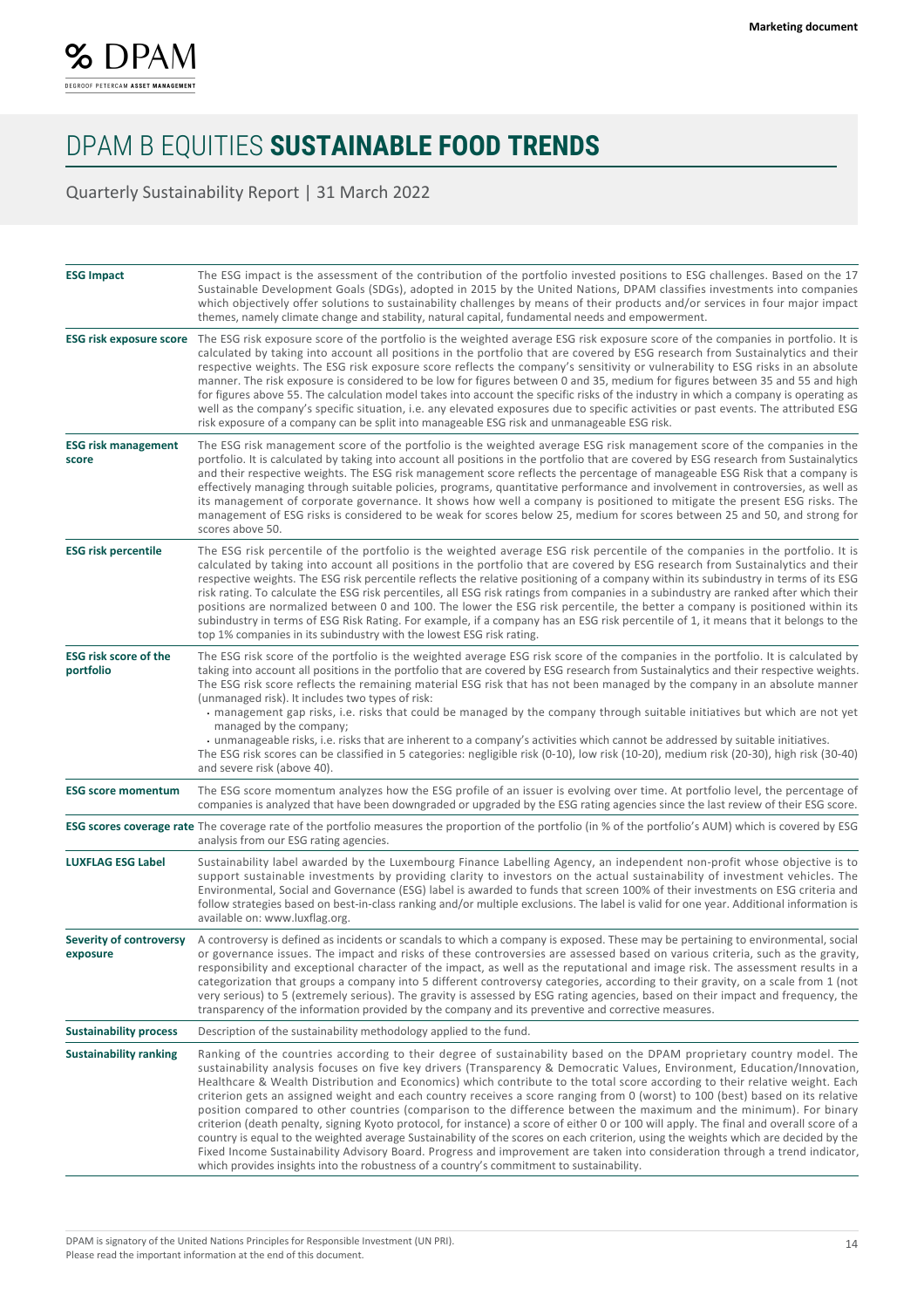

Quarterly Sustainability Report | 31 March 2022

| Top 5 companies with<br>the highest carbon<br>intensity | List of the 5 companies with the highest amount of emissions (scopes 1 and 2) in proportion of their revenues (companies' weights<br>in the portfolio have no impact here).                                                                                                                                                                                                                                                                                                                                                                                                                                                                                                                                              |
|---------------------------------------------------------|--------------------------------------------------------------------------------------------------------------------------------------------------------------------------------------------------------------------------------------------------------------------------------------------------------------------------------------------------------------------------------------------------------------------------------------------------------------------------------------------------------------------------------------------------------------------------------------------------------------------------------------------------------------------------------------------------------------------------|
| fund carbon intensity                                   | Top 5 contributors to the List of the 5 largest contributors to the fund carbon intensity (also results from their weight in the portfolio).                                                                                                                                                                                                                                                                                                                                                                                                                                                                                                                                                                             |
| <b>Towards Sustainability</b><br>label                  | Quality standard for sustainable and socially responsible financial products awarded by the Central Labelling Agency (CLA), a not-<br>for-profit association incorporated under Belgian law. The goal of the CLA is to enlarge the impact and substance of sustainable<br>saving and investing, and to substantially strengthen the qualitative approach to sustainable saving and investing. The Towards<br>Sustainability label was developed at the initiative of Febelfin (Federation of the Belgian financial sector), in consultation with a<br>diverse group of financial and civil society stakeholders and is valid for 1 year. Additional information is available on<br>https://www.towardssustainability.be/ |